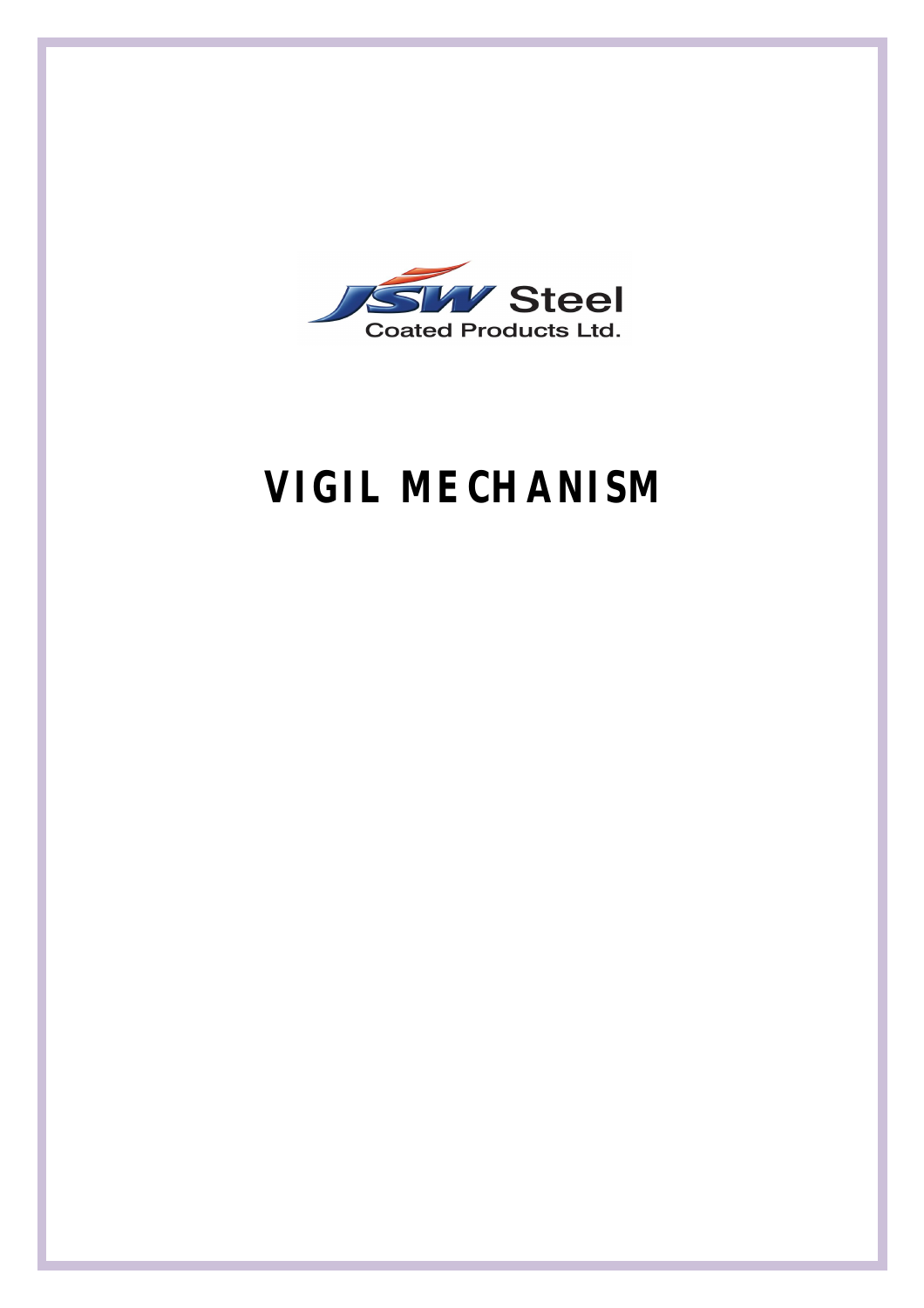

#### **1. Preface**

| <b>Policy Title</b>        | <b>Vigil Mechanism</b>    |
|----------------------------|---------------------------|
| <b>Version Number</b>      | 1.00                      |
| <b>Effective Date</b>      | 04.02.2015                |
| <b>Authorised by</b>       | <b>Board of Directors</b> |
| <b>Number of Revisions</b> | 1                         |
| <b>Last Revised Date</b>   | <b>N.A.</b>               |

- a. JSW Steel Coated Products Limited believes in the conduct of the affairs of its constituents in a fair and transparent manner by adopting highest standards of professionalism, honesty, integrity and ethical behaviour.
- b. Section 177 of the Companies Act, 2013 requires the Company to establish a vigil mechanism for the directors and employees to report genuine concerns or grievances in such manner as may be prescribed.
- c. This mechanism is also required to provide for adequate safeguards against victimization of directors or employees who avail of the mechanism and also provide for direct access to the Chairman of the Audit Committee of the Company in exceptional cases. Once, established, the existence of the mechanism is to be appropriately communicated within the organization.
- d. Accordingly, this Vigil Mechanism has been formulated with a view to provide a mechanism for directors and employees of the Company to approach the Ethics Counsellor/ Chairman of the Audit Committee of the Board to report genuine concerns or grievances about unethical behaviour, actual or suspected fraud.
- e. The Company is committed to adhere to the highest standards of ethical, moral and legal conduct of business operations and in order to maintain these standards, the Company encourages its employees who have genuine concerns about suspected misconduct to come forward and express these concerns without fear of punishment or unfair treatment. Open communication of issues and concerns by all employees, officers and directors without fear of retribution or retaliation is essential for successful implementation of Vigil Mechanism. The Ethics Counsellor /Chairman of Audit Committee of the Board shall notify the Board of Directors of any matters reported under this Mechanism.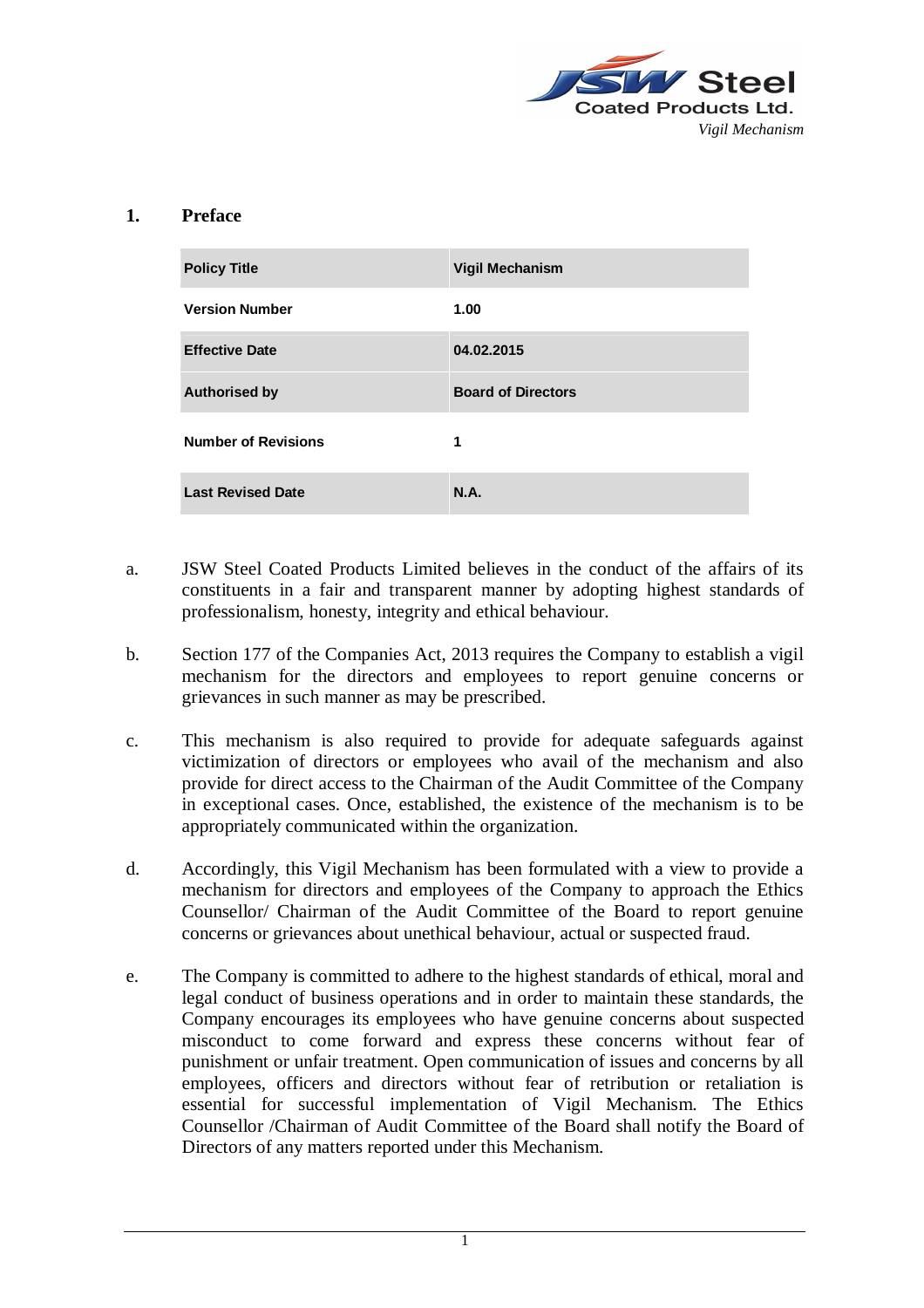

f. This mechanism neither releases employees from their duty of confidentiality in the course of their work nor can it be used as a route for raising malicious or unfounded allegations about a personal situation.

# **2. Definitions**

The definitions of some of the key terms used in this mechanism are given below.

- a. **"Audit Committee"** means the Audit Committee constituted by the Board of Directors of the Company in accordance with Section 177 of the Companies Act, 2013.
- b. **"Employee"** means every employee of the Company (whether working in India or abroad and whether temporary or permanent, those on deputation to other group companies/subsidiaries/JVs etc.), including the Directors in the employment of the Company.
- c. **"Ethics Counsellor"** means whole time Director of the Company who will have primary authority and responsibility for the enforcement of this mechanism and to investigate or oversee investigations of the Protected Disclosures or any matter in connection therewith, as per directions, if any, by the Audit Committee.
- d. **"Investigators"** means those persons / firms / bodies authorised, appointed, consulted or approached by the Ethics Counsellor / Audit Committee and include the auditors of the Company and the Police.
- e. **"Protected Disclosure"** means any communication made in good faith that discloses or demonstrates information that may evidence unethical behaviour, actual or suspected fraud or any other unethical or improper activity, abuse of authority by any Director or employee, misuse or improper use of accounting policies and procedures resulting in misrepresentation of accounts and financial statements.
- f. **"Reporting Person"** means a Director or an Employee making a Protected Disclosure under this mechanism.
- g. **"Subject"** means a person against or in relation to whom a Protected Disclosure has been made or evidence gathered during the course of an investigation.

# **3. Scope**

a. The role of employee or director reporting under this mechanism is that of a reporting party with reliable information. They are not required or expected to act as investigators or finders of facts, nor would they determine the appropriate corrective or remedial action that may be warranted in a given case. They need to provide initial information related to a reasonable belief that an improper or unethical practice has occurred.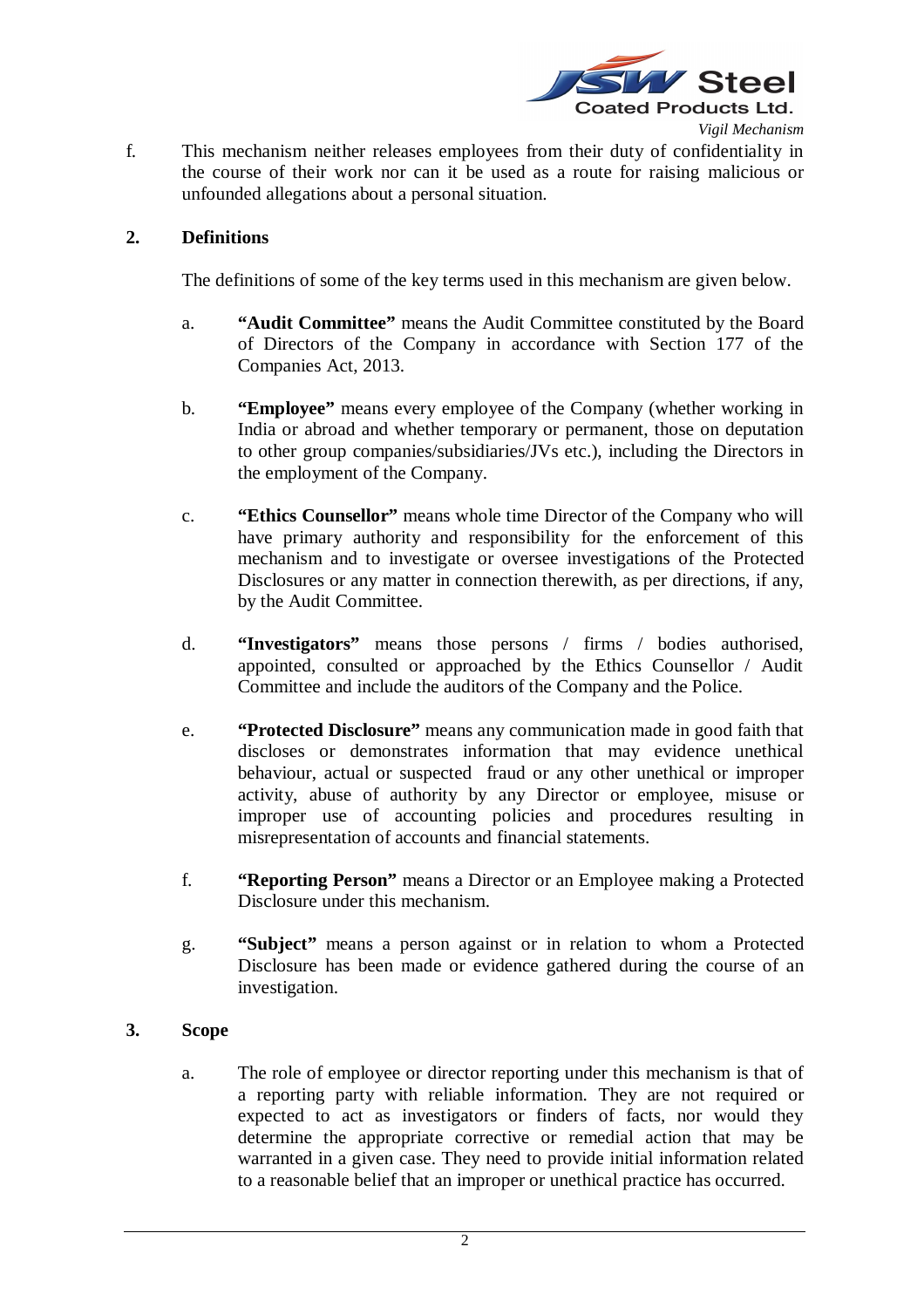

- b. The reporting employee or director should not act on their own in conducting any investigative activities, nor do they have a right to participate in any investigative activities other than as requested by the Ethics Counsellor or the Audit Committee or the Investigators.
- c. Protected Disclosure under para 6 (a) will be dealt with by the Chairman of Audit Committee constituted by the Board and under para 6 (b) will be dealt with by the Ethics Counsellor under instructions / guidance of the Chairman of the Audit Committee of the Board.
- d. Exclusions:

Issues arising out of Company's policy with regard to performance bonus, promotions, increment, leave sanctions and transfers will not be dealt with under this Policy.

# **4. Eligibility**

All Directors and Employees of the Company are eligible to make Protected Disclosures under the mechanism. The Protected Disclosures shall be in relation to matters concerning the Company.

# **5. Disqualifications**

- a. While it will be ensured that genuine reporting persons under this mechanism are accorded complete protection from any kind of victimization or unfair treatment as herein set out, any abuse of this protection will warrant disciplinary action.
- b. Protection under this mechanism would not mean protection from disciplinary action arising out of false or bogus allegations made by any employee or director knowing it to be false or bogus or with a mala fide intention.
- c. Protection under this mechanism would not mean protection from any adverse action which occurs independent of reporting person's Protected Disclosure such as action for wrongful conduct, poor job performance or any action taken for legitimate reasons or cause under Company's rules and policies.
- d. Reporting Person, who make three or more Protected Disclosures, which have been subsequently found to be mala fide, frivolous, baseless, malicious, or reported otherwise than in good faith, will be disqualified from reporting further Protected Disclosures under this Policy. In respect of such Reporting Person, the Company/Audit Committee would reserve its right to take/recommend appropriate disciplinary action.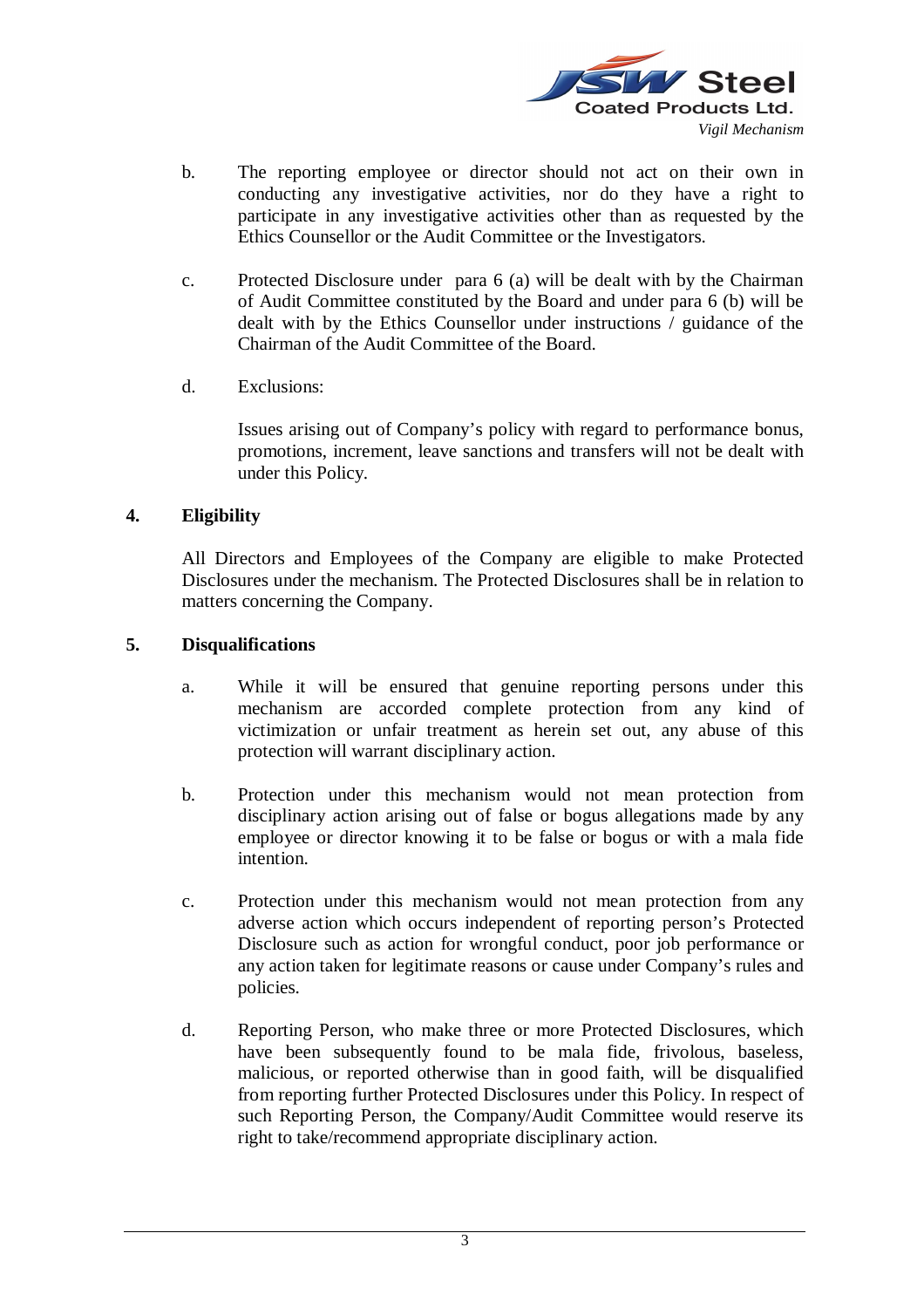

## **6. Procedure**

- a. Every Protected Disclosure shall contain specific and sufficient details to enable the Competent Authority to take an informed decision on the admissibility of the Complaint and investigation into the same, and shall include:
	- name, address and contact number of the reporting person;
	- name(s) of the Subject(s) and his / her / their designation(s), if known;
	- nature and detailed facts of the case;
	- information or copy(ies) of the documentary proof or evidence in support of the Complaint, if any;
	- the impact/effect, either monetary or otherwise, on the Company, if possible; and
	- a confirmation by the reporting person that he/she is willing to substantiate the allegation referred to in the Complaint, appear and testify before the Investigator(s), as and when called by the Investigator(s) and otherwise co-operate in the investigation of the Complaint.
- b. All Protected Disclosures concerning financial, accounting, internal controls and auditing issues and those concerning the Ethics Counsellor himself, should be addressed to the Chairman of the Audit Committee of the Company for investigation.
- c. The contact details of the Chairman of the Audit Committee and of the Ethics Counsellor of the Company are as under:

| <b>Chairman of the Audit</b><br><b>Committee</b> | <b>Ethics Counsellor of the</b><br>Company |
|--------------------------------------------------|--------------------------------------------|
| Mr. Jayant Acharya                               | Mr. Dileep K. Bhatt                        |
| Director                                         | <b>Whole-Time Director</b>                 |
| <b>JSW</b> Centre,                               | <b>JSW</b> Centre,                         |
| Bandra Kurla Complex,                            | Bandra Kurla Complex,                      |
| Bandra (E),                                      | Bandra (E),                                |
| Mumbai 400 051                                   | Mumbai 400 051                             |
| Email: jayant.acharya@jsw.in                     | Email: dileep.bhatt@jsw.in                 |
| Ph. No. : 022-42868101                           | Ph. No.: 022-42865019                      |

- d. If a protected disclosure is received by a Director or any employee of the Company other than the Chairman of Audit Committee or Ethics Counsellor, the same should be forwarded to the Company's Ethics Counsellor for further appropriate action. Utmost care should be taken to protect the identity of the reporting person during the process.
- e. Protected Disclosures should preferably be reported in writing (in sealed envelopes / emails marked as 'Confidential-Protected Disclosure under Vigil Mechanism') so as to ensure a clear understanding of the issues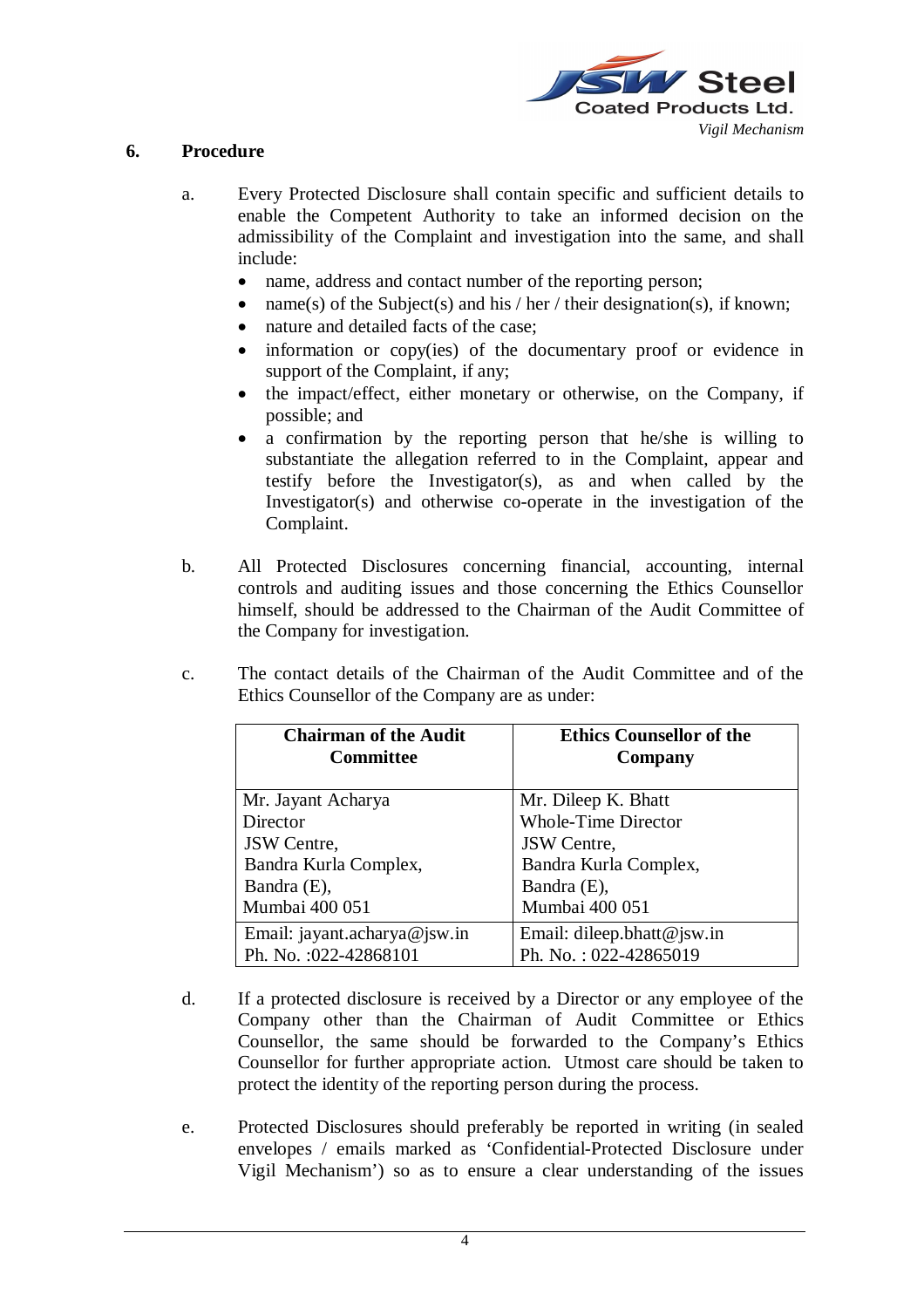

raised. It should either be typed or written in a legible handwriting in English, Hindi or in the regional language of the place of employment of the reporting person.

- f. In order to protect the identity of the complainant, no acknowledgement will be issued to the reporting person and they are advised not to write their name / address on the envelope nor enter into any further correspondence with the Chairman of Audit Committee or Ethics Counsellor.
- g. The Protected Disclosure should be forwarded under a covering letter, which shall bear the identity of the reporting person. Anonymous disclosures will not be entertained.
- h. Protected Disclosures should be factual and not speculative or in the nature of a conclusion and should contain as much specific information as possible to allow for proper assessment of the nature and extent of the concern and the urgency of a preliminary investigative procedure.

## **7. Investigation**

- a. All protected Disclosures reported under this policy will thoroughly be investigated by the Ethics Counsellor / Audit Committee of the Company in accordance with the normal procedure. The Ethics Counsellor / Audit Committee may at its discretion involve Investigators (any person / firm / body) to investigate / assist itself or the Ethics Counsellor in investigation.
- b. Protected Disclosures involving or relating to the Ethics Counsellor or which, in the opinion of the Audit Committee, may hamper the independence of the Ethics Counsellor in conducting the investigation will be investigated by the Audit Committee either by itself or through any other agency. If any of the members of the Audit Committee have a conflict of interest in a given case, they will recuse themselves and the others on the committee shall deal with the matter on hand.
- c. Investigations will be launched only after a preliminary review by the Chairman of the Audit Committee which establishes that:
	- i. the alleged act constitutes unethical behaviour, actual or suspected fraud or any other unethical or improper activity or conduct, and
	- ii. the allegation is supported by information specific enough to be investigated.

Matters that do not meet this standard may be worthy of management review, but investigation should not be undertaken as an investigation of an unethical or improper activity or conduct. Management review should be by a person who is independent of the person allegedly involved to ensure that the Management is not subjective.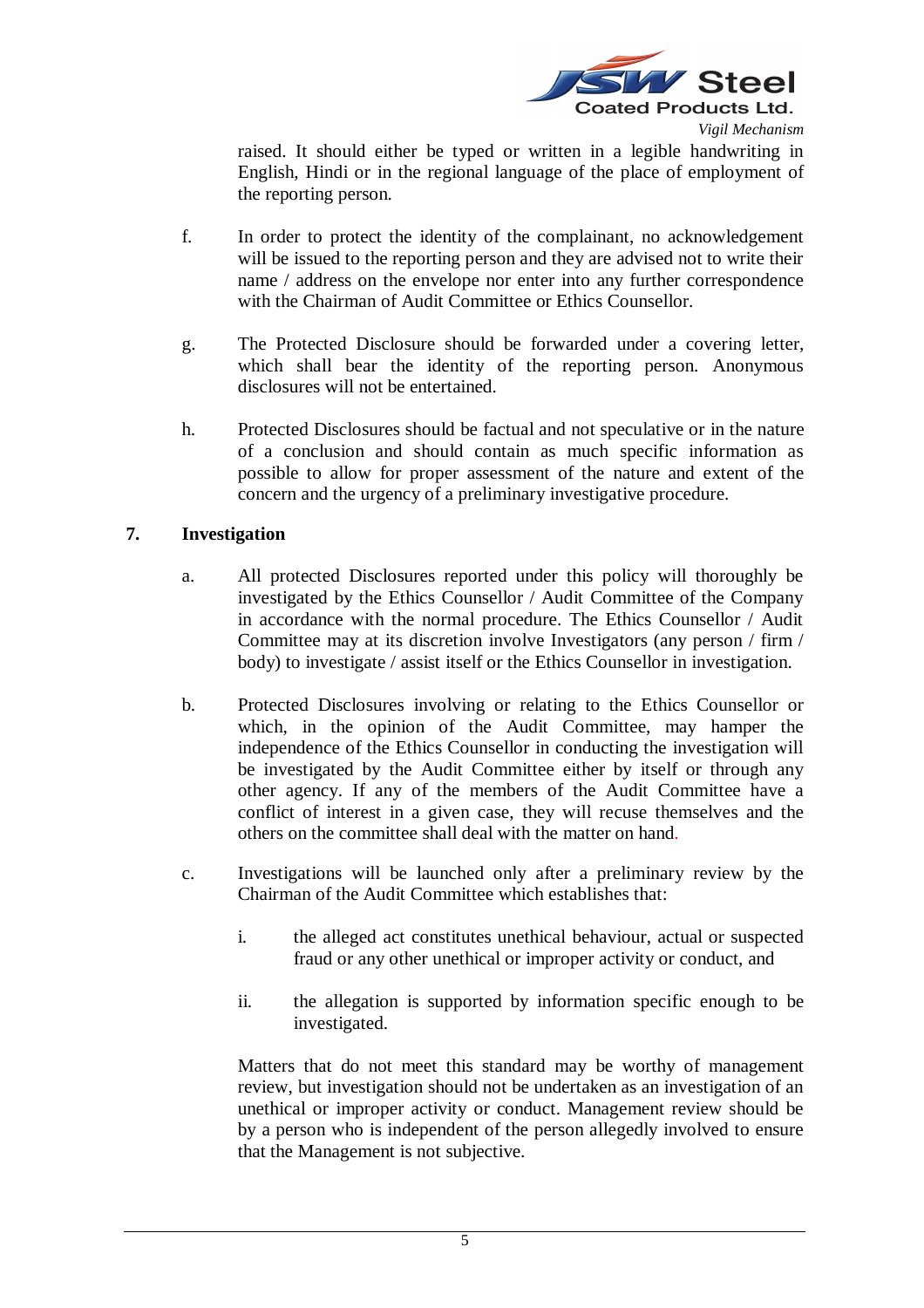

- d. The decision to conduct an investigation taken by the Audit Committee / Ethics Counsellor is by itself not an accusation and is to be treated as a neutral fact-finding process. The outcome of the investigation may or may not support the conclusion of the reporting person that an improper or unethical act was committed.
- e. The identity of a Subject will be kept confidential to the extent possible subject to the legitimate needs of law and the investigation.
- f. Subjects will normally be informed of the allegations at the outset of a formal investigation and shall be given reasonable opportunity of being heard and for providing their inputs during the investigation.
- g. Subjects shall have a duty to co-operate with the Ethics Counsellor/ Audit Committee or any of the Investigators during investigation to the extent that mere co-operation sought does not require them to admit guilt.
- h. Subjects have a right to consult with a person or persons of their choice, other than the Ethics Counsellor / Investigators and/or members of the Audit Committee and/or the reporting person. Subjects shall be free at any time to engage counsel at their own cost to represent them in the investigation proceedings.
- i. Subjects have a responsibility not to interfere with the investigation. Evidence shall not be withheld, destroyed or tampered with, and witnesses shall not be influenced, coached, threatened or intimidated by the Subjects. If the subject is found indulging in any such actions, they will make themselves liable for disciplinary actions. Under no circumstances, subjects should compel investigator to disclose the identity of the reporting person.
- j. Unless there are compelling reasons not to do so, Subjects will be given the opportunity to respond to material findings contained in an investigation report. No allegation of wrongdoing against a Subject shall be considered as maintainable unless there is sufficient evidence in support of the allegation.
- k. Subjects have a right to be informed of the outcome of the investigation. If allegations are not sustained, the Subject should be consulted as to whether public disclosure of the investigation results would be in the best interest of the Subject and the Company.
- l. The investigation shall be completed normally within 45 days of the receipt of the Protected Disclosure.
- n. The Audit Committee / Ethics Counsellor / Investigators shall have a right to call for any information / documents from the reporting person, Company, Subject and Employees or other persons, as they may deem appropriate for the purpose of conducting investigation.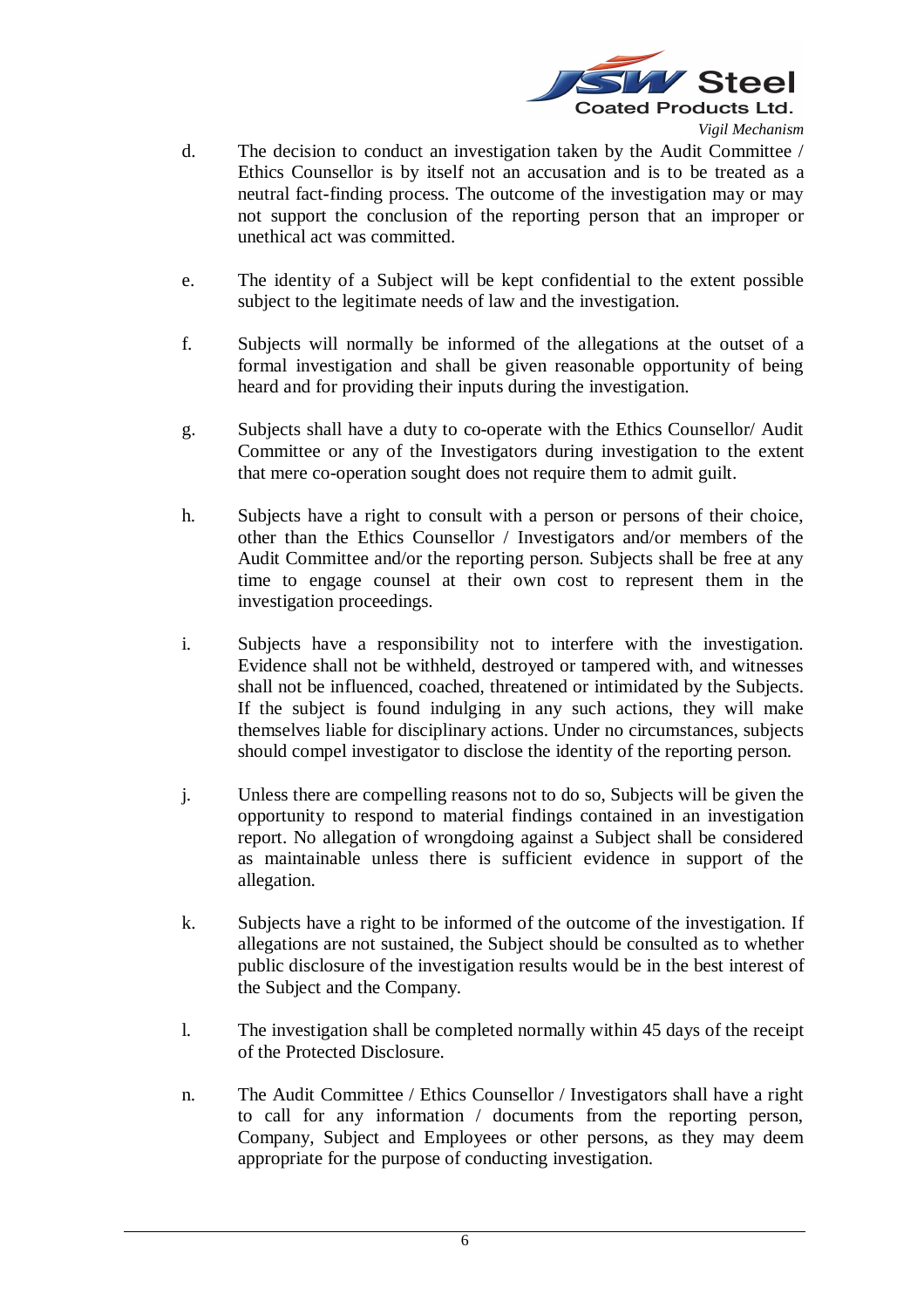

## **8. Protection**

- a. No unfair treatment will be meted out to a reporting person by virtue of his/her having reported a Protected Disclosure under this Policy. The Company, as a policy, condemns any kind of discrimination, harassment, victimization or any other unfair employment practice being adopted against reporting persons or any action which affects them negatively. Complete protection will, therefore, be given to reporting persons against any unfair practice like retaliation, threat or intimidation of termination/suspension of service, disciplinary action, transfer, demotion, refusal of promotion, denial of benefits to which he is entitled or the like including any direct or indirect use of authority to obstruct the reporting person's right to continue to perform his duties/functions including making further Protected Disclosure.
- b. The Reporting Person shall have the right to approach the Chairman of the Audit Committee for relief in case he / she observes that he/ she is subjected to any unfair treatment / victimization as aforesaid as a result of his Protected Disclosure. In such cases, the Chairman of Audit Committee may order investigation and provide appropriate relief to the Reporting Person.
- c. The Company will take steps to minimize difficulties, which the Reporting Person may experience as a result of making the Protected Disclosure. Thus, if the Reporting Person is required to give evidence in criminal or disciplinary proceedings, the Company will at its expense arrange for the reporting person to receive advice about the procedure, etc.
- d. The identity of the reporting person shall be kept confidential to the extent possible and permitted under law. Reporting persons are cautioned that their identity may become known for reasons outside the control of the Ethics Counsellor / Audit Committee / Investigators.
- e. Any other person assisting in the said investigation shall also be protected to the same extent as the reporting person.
- f. While Management is determined to give appropriate protection to the genuine reporting person, the employees at the same time are advised to refrain from using this facility for furthering their own personal interest. If proved, such cases may be referred to the Audit Committee for disciplinary action.

# **9. Investigators**

a. Investigators are required to conduct a process towards fact-finding and analysis related to alleged improper or unethical activities. Investigators shall derive their authority and access rights from the Audit Committee, when acting within the course and scope of their investigation.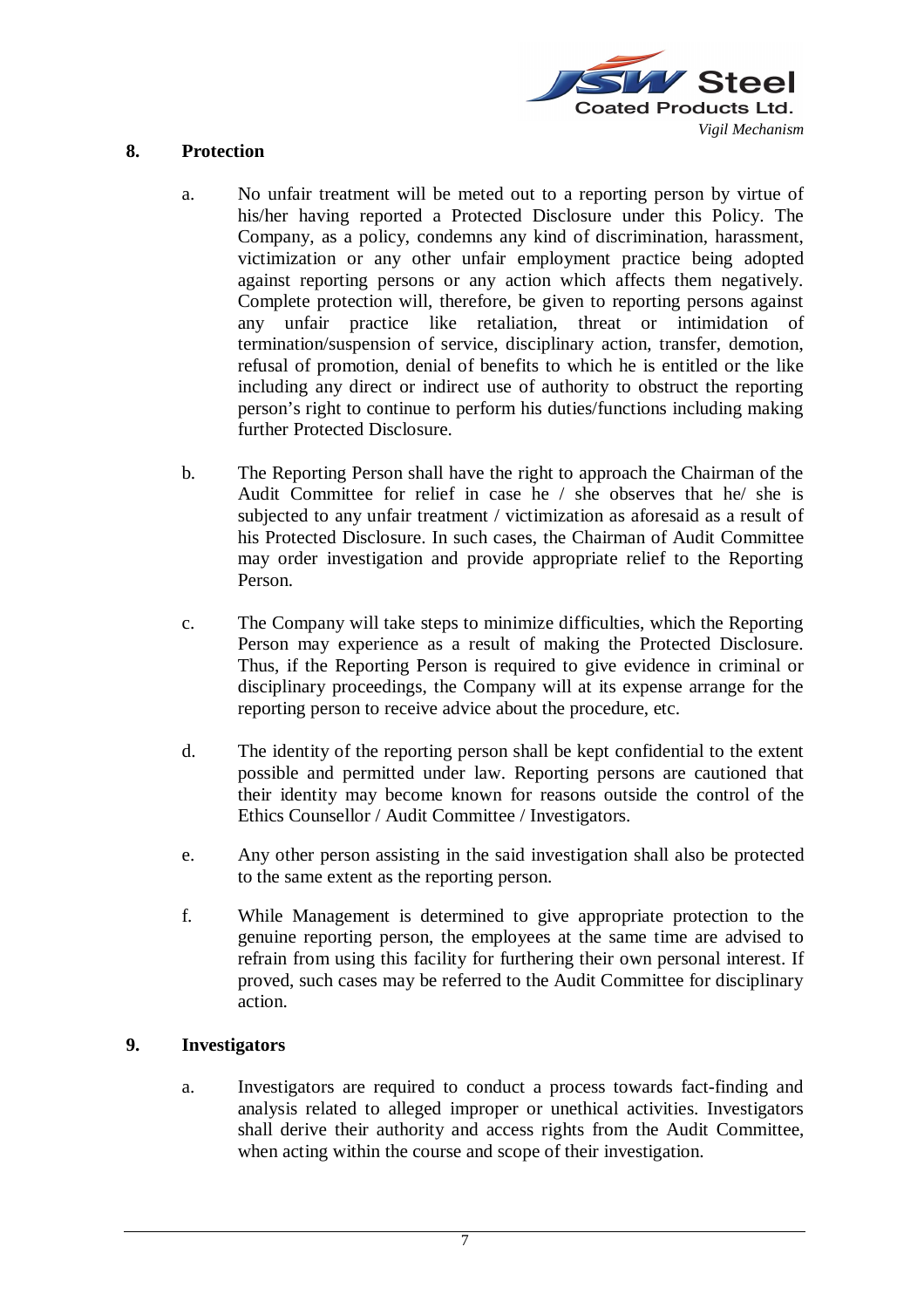

b. Technical and other resources may be drawn upon as necessary to augment the investigation. All Investigators shall be independent and unbiased both in fact and as perceived. Investigators have a duty of fairness, objectivity, thoroughness, ethical behaviour, and observance of legal and professional standards.

#### **10. Decision**

If an investigation leads the Ethics Counsellor / Audit Committee to conclude unethical behaviour, actual or suspected fraud or any other unethical or improper activity or act has been committed, the Audit Committee shall recommend to the Management of the Company to take such disciplinary or corrective action as they deem fit. It is clarified that any disciplinary or corrective action initiated against the Subject as a result of the findings of an investigation pursuant to this Mechanism shall adhere to the applicable personnel or staff conduct and disciplinary procedures.

## **11. Reporting**

The Ethics Counsellor shall submit a report to the Audit Committee expeditiously about all Protected Disclosures referred to him/her together with the results of investigations, actions recommended, if any and implementation of the same. The Chairman of Audit Committee shall report any issues raised before him, under this Policy, to the Board of Directors after the investigation is completed and the report is submitted to the Audit Committee along with the recommendations.

The Ethics Counsellor should also report to the Audit Committee the concern raised, if any, for victimization for employment related matters by the reporting person and action taken thereon.

Above Reports shall be reviewed and recorded by the Audit committee.

#### **12. Frivolous Complaints**

In case of repeated frivolous complaints being filed by a director or an employee, the Audit Committee/Ethics Counsellor may take suitable action against the concerned director or employee including reprimand.

#### **13. Retention of documents**

All Protected Disclosures documented along with the proceedings and results of investigation relating thereto shall be retained by the Company for a minimum period of five years.

#### **14. Amendment**

The Company reserves its right to amend or modify this Policy for Vigil Mechanism in whole or in part, at any time without assigning any reason whatsoever. Unless otherwise specified, such amendments shall be effective from